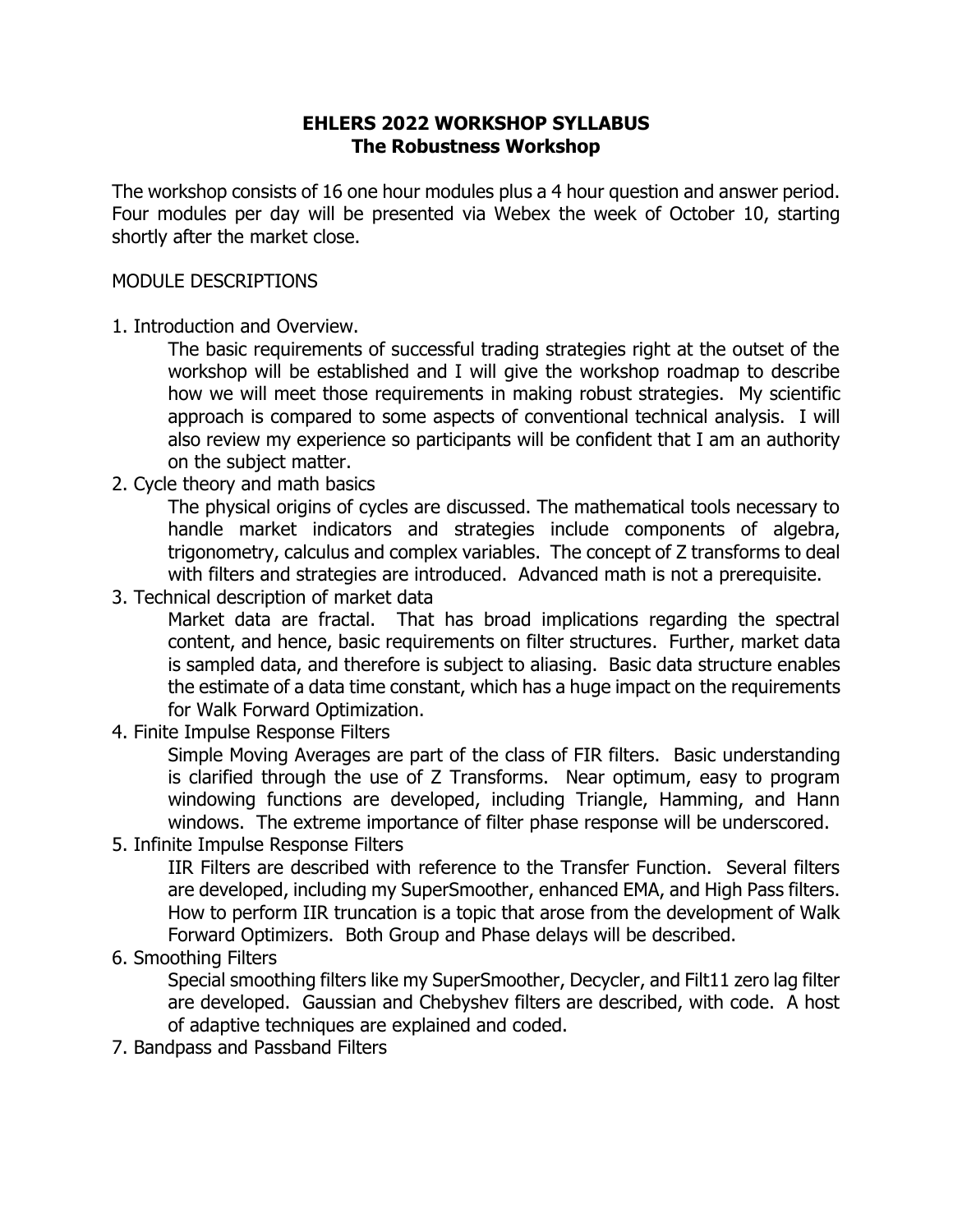Narrow Band and wide band BandPass filters are described, including my Roofing Filter and my new Elegant Oscillator. Associated topics include Automatic Gain Control (AGC) and Standard Deviation Normalization.

8. Indicators and Transforms

The RSI and Stochastic standard indicators are improved from DSP perspective. My Reflex, Anticipate, and "Even Better Sinewave" indicators are described. A Hilbert Transform that produces real and imaginary components for market data is described. The Fisher Transform that converts market data to have a Gaussian Probability Distribution is described.

9. Spectrum Estimators

There are three primary methods to measure market data spectra. These are MESA (Maximum Entropy Spectral Analysis), DFT (Direct Fourier Transform), and a comb filter bank of Bandpass filters. These methods are developed and compared. A new method of computing the dominant cycle using the Hilbert transform is be disclosed, with applications of tuned indicators.

10. Swami Charts and Ehlers Loops

The purpose of the SwamiCharts heatmaps is to provide an overview of market activity. It turns out to be useful to disclose the strengths and weaknesses of various technical indicators. You will have templates to build your own SwamiCharts. SwamiCharts is the basic technology in Think Or Swim's "Thermo Mode". Ehlers Loops are a tool for discretionary trading. They can be used to form predictions based on the interactions of price and volume. The can also be used for Pairs Rotational Trading, a technique designed to minimize drawdown.

11. Correlation as a technical indicator

Pearson, Spearman, and Kendall Correlations are developed as technical indicators. Correlation can provide real and imaginary components, leading to robust phase angle indicators and trading strategies.

12. Predictions

Technical prediction establishes the current conditions and extrapolates them into the future. Several advanced techniques, including the MESA and Voss predictors, are described to implement effective predictions

13. Trading Strategy Overview

The purpose of the trading strategy overview is to establish expectations for the performance of algorithmic trading. Discussions include probability of failure, statistics for profit and drawdown, mathematical expectation, Optimal F, Bertrand's Ballot Theorem, Stein's Paradox, and the underlying principles of trading system parameter optimization. Parameter interactions are compared to Moiré' patterns.

14. Basics of Robustness

Requirements for robust cyclic trading strategies are described. These requirements are based on the structure of market data itself. A new tool to evaluate indicators for robustness is disclosed. This tool characterizes indicator performance using deterministic waveforms rather than a hunt-and-peck approach using noisy market data. This is one of the WOW! factors derived from an engineering approach the technical analysis.